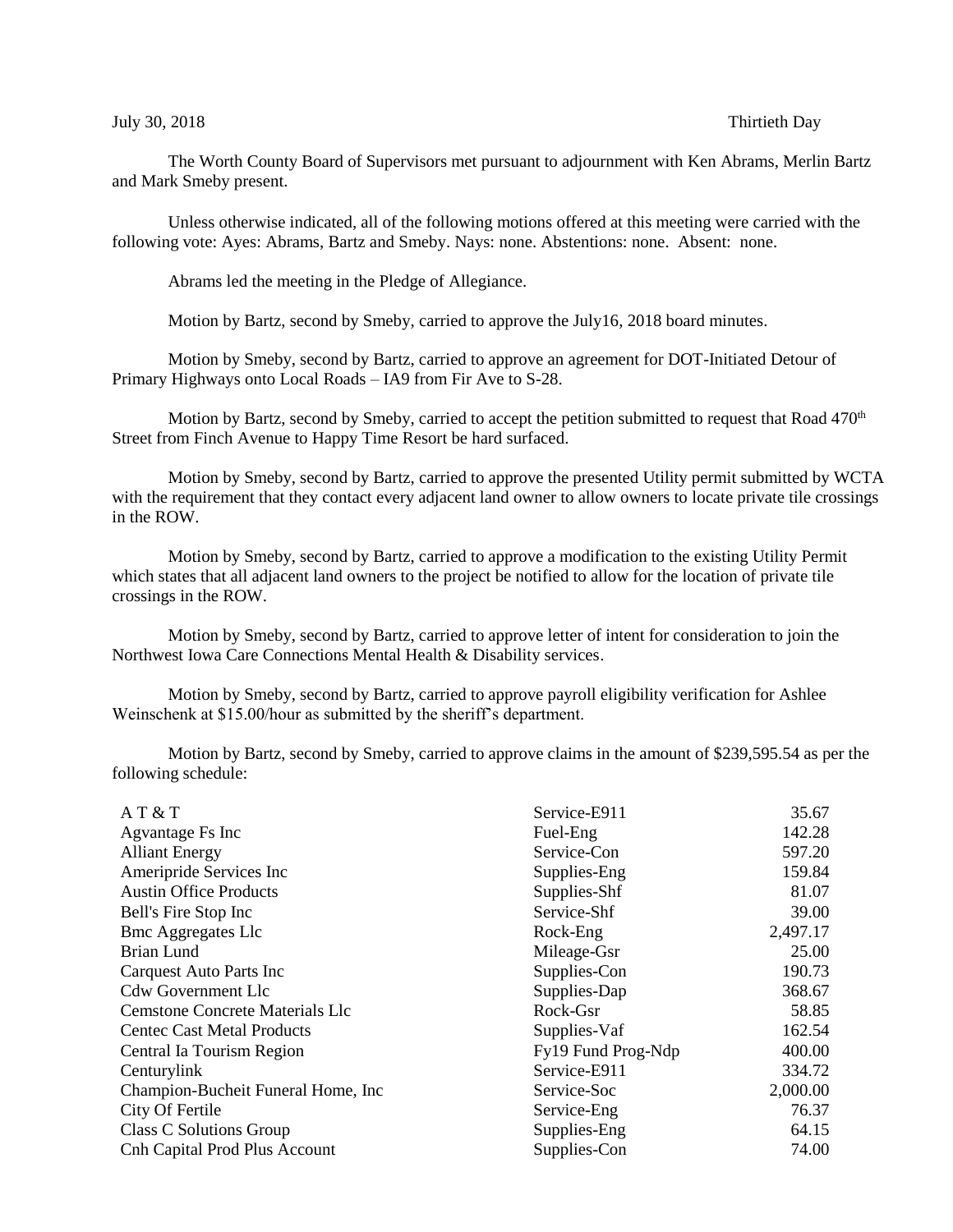| $D & L$ Equipment                                                                                  | Supplies-Ema       | 48.57     |
|----------------------------------------------------------------------------------------------------|--------------------|-----------|
| Dave Syverson Inc                                                                                  | Parts-Eng          | 727.74    |
| Dave Syverson Truck Center                                                                         | Parts-Eng          | 8.84      |
| Devries & Price Attorneys At Law                                                                   | Service-Eng        | 1,979.50  |
| <b>Fallgatter's Market Inc</b>                                                                     | Supplies-Shf       | 774.00    |
| <b>Fastenal Company</b>                                                                            | Parts-Eng          | 40.23     |
| <b>Five Star Cooperative</b>                                                                       | Supplies-Con       | 1,141.49  |
| Forest City Ford, Inc.                                                                             | Equip-Shf          | 25,588.08 |
| Greve Law Office                                                                                   | Mailing-Aty        | 6.70      |
| Grp & Associates Inc                                                                               | Service-Phd        | 36.00     |
| Healthworks                                                                                        | Service-Tra        | 63.00     |
| <b>Heartland Power Coop</b>                                                                        | Service-Wwt        | 2,941.25  |
| Hotsy Equipment                                                                                    | Service-Shf        | 71.00     |
| Ia Emergency Management Assoc                                                                      | Dues-Ema           | 150.00    |
| Ia Law Enforcement Academy                                                                         | Edu-Shf            | 400.00    |
| Ia Secretary Of State                                                                              | Notary-Shf         | 90.00     |
| Icube                                                                                              | Dues-Dap           | 200.00    |
| Ip Pathways                                                                                        | Service-Dap        | 620.20    |
| Isac                                                                                               | Edu-Sup            | 420.00    |
| <b>Judy Stevens</b>                                                                                | Mileage-Asr        | 140.20    |
| Kelly Hardware                                                                                     | Parts-Eng          | 355.34    |
| Kibble Equipment Llc                                                                               | Parts-Eng          | 15.98     |
| Lair's 66                                                                                          | Supplies-Eng       | 40.00     |
| Lake Mills Motor Sports Inc                                                                        | Supplies-Con       | 184.95    |
| Lake Mills Pump Service                                                                            | Supplies-Con       | 2,120.00  |
| Larsen Plumbing & Heating Inc                                                                      | Service-Shf        | 553.34    |
| Lawn's Plus                                                                                        | Service-Wwt        | 85.00     |
| <b>Manly Junction Signal</b>                                                                       | Service-Trs        | 1,530.67  |
| Marco Technologies Llc                                                                             | Service-Asr        | 604.56    |
| <b>Mark Tomlinson</b>                                                                              | Reimb-Ema          | 104.27    |
| Mark's Tractor Inc                                                                                 | Parts-Eng          | 1,047.35  |
| Martin Marietta Materials Inc                                                                      | Rock-Eng           | 1,401.15  |
| <b>Nelson Family Trust</b>                                                                         | Rent-Shf           | 300.00    |
| Niacog                                                                                             | Service-Tra        | 1,566.08  |
|                                                                                                    | Service-Ndp        | 35,991.25 |
| North Central Iowa Regional Economic & Port Authority<br>North Central Regional Emergency Response |                    |           |
| Commission                                                                                         | Assessment-Dis-Ema | 5,318.60  |
| Northland Securities Inc                                                                           | Service-Ndp        | 1,750.00  |
| Northwood Ag Products                                                                              | Supplies-Gsr       | 172.50    |
| Northwood Anchor Inc                                                                               | Service-Sup-Wec    | 1,176.07  |
| Northwood Chiropractic, Pc                                                                         | Service-Shf        | 65.00     |
| Nsb Bank                                                                                           | Ach Billing-Dap    | 213.45    |
| Nuss Truck & Equipment Inc                                                                         | Equip-Eng          | 62,596.13 |
| Pathology Assoc Of Mason City                                                                      | Service-Mex        | 3,000.00  |
| Peopleservice Inc                                                                                  | Service-Wat-Wwt    | 20,486.45 |
| Pinnacle Quality Insight                                                                           | Service-Phd        | 150.00    |
| Reindl Repair                                                                                      | Service-Con        | 74.41     |
| Reinhart Food Service Llc                                                                          | Supplies-Shf       | 392.23    |
| Reliance Telephone Inc                                                                             | Supplies-Shf       | 500.00    |
| <b>Richard Brumm</b>                                                                               | Reimb-Eng          | 25.00     |
| <b>Stark Surveying</b>                                                                             | Survey-Eng         | 1,100.00  |
| State Hygienic Laboratory                                                                          | Service-San        | 443.00    |
| Stephens-Peck Inc                                                                                  | Service-Trs        | 90.00     |